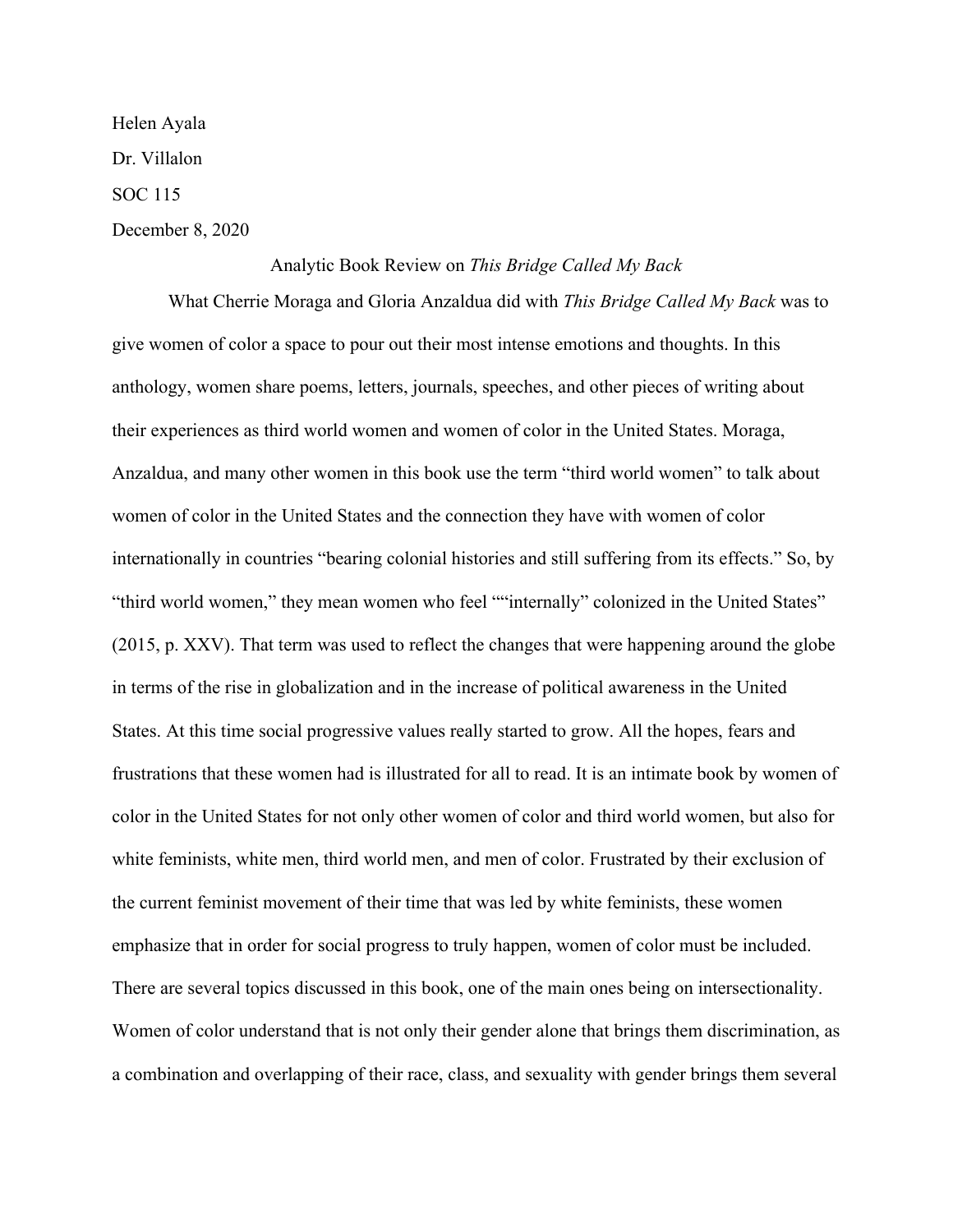modes of discrimination. The purpose for stressing intersectionality throughout the whole book is to make white middle class feminists at the time understand the true definition of feminism that is supposed to include women of color, LGBTQ women, and poor women. Yet, while they call out the problems of white feminism, they do not forget about the battles they have face within the communities they identify in. Women highlight the issues of self-hatred and selfoppression as well as the oppression and racism they commit to others. They are aware that discussing these issues are vital to bringing social progress.

I will be using a few of the readings from KOR to analyze some of the topics in this book. I will be connecting "A Brown Girl's Guide to Labels" by Mathangi Subramanian to the book's overall topic on the importance of intersectionality in feminism. I will also be using Allan G. Johnson's work "Patriarchy, The System: An It, Not A He, A Them, or An Us" to analyze the topic of self-oppression and self-hatred in women of color and third world women discussed in this book and why they occur. Another work I will be using is Daisy Hernandez's "Even If I Kiss a Women" to connect to the topic of how women of color tend to separate themselves through racism. Furthermore, I will be connecting Whitney Pow's "That's Not Who I Am: Calling Out and Challenging Stereotypes of Asian Americans" to the book's topic of stereotypes women of color have. Lastly, I will be using "Living the Third Shift: Latina Adolescent Street Vendors In Los Angeles" by Emir Estrada and Pierrette Hondagneu-Sotelo to further discuss the topic of gender roles highlighted in this book.

The topic of intersectionality is what encompasses this whole book. Intersectionality is how many women in this book make sense of their experiences as women of color. They look at how the complexity of their identities in terms of their race, class, gender, and sexuality play a role in their oppression. The Combahee River Collective in their work "A Black Feminist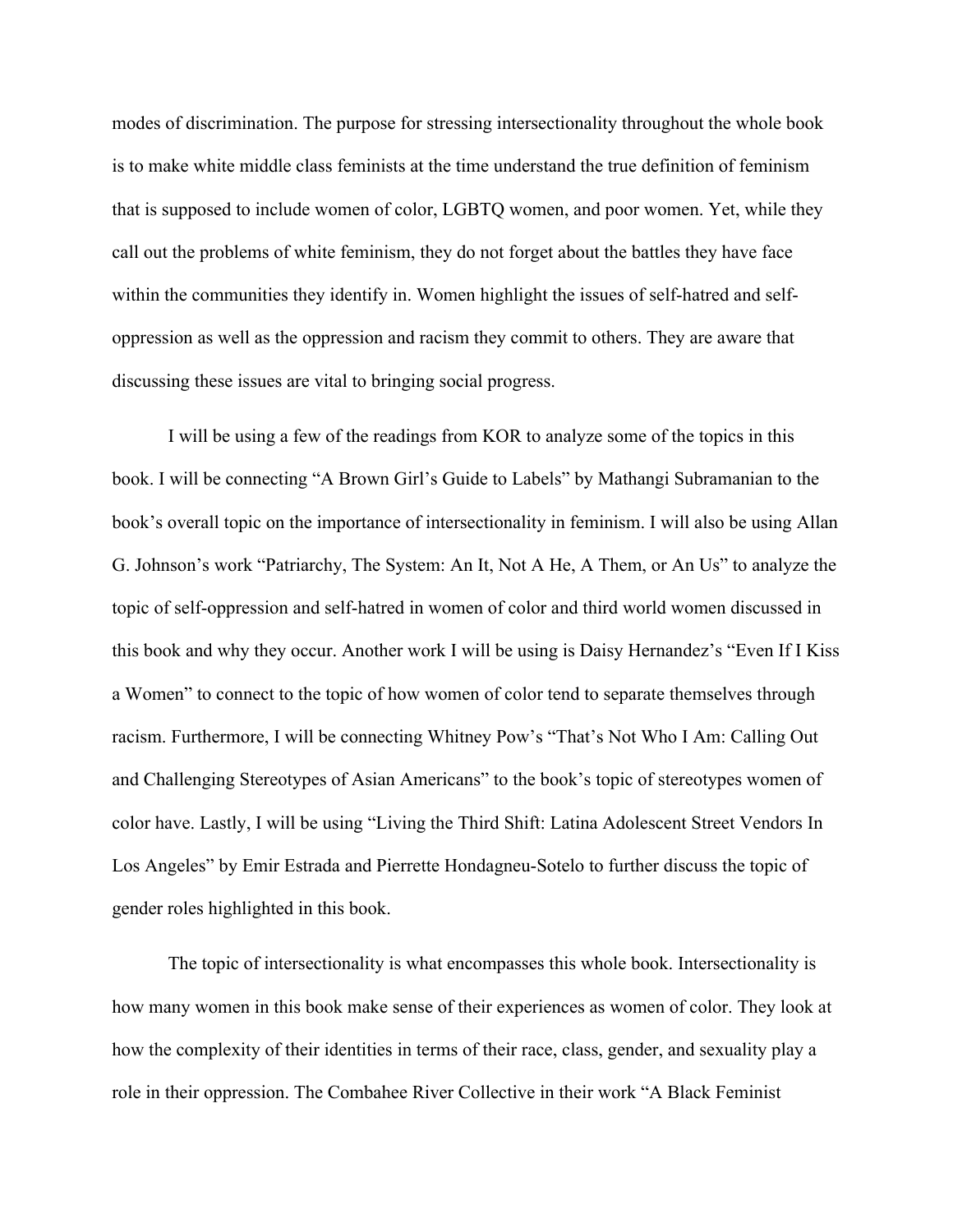Statement" expresses intersectionality best when they state that "Many Black women have a good understanding of both sexism and racism, but because of the everyday constrictions of their lives cannot risk struggling against them both" (2015, p. 216). The struggle against several forms of oppression because of the combination of their race, class, sexuality, and gender are what many women in this book are emphasizing. Women of color are aware that they are against a system that works against them in two or more ways. Looking back to the Combahee River Collective, their purpose for writing their work was to point out that as lesbian Black women they have several forms of oppression to fight because of the world we live in that is run by white heterosexual men.

Calling out the problems of white feminism is another major topic highlighted. Many women in this book were frustrated by the feminist movement of the 1970s and 80s. Many feminist organizations at the time were run by white middle class women who often overlooked the issues of women of color. Women of color felt silenced by white women. Their frustration lies on their awareness that the people who are supposed to understand them best and be in solidarity with were bringing them down. As Gloria Anzaldua states in "Speaking in Tongues: A Letter to Third World Women Writers," the "women of color is invisible both in the white male mainstream and in the white women's feminist world" (2015, p. 169). The experiences these women suffered from the combination of both their race and gender were viewed as unimportant by white feminists. To white women, fighting the sexism they experienced was more important than acknowledging their own racism. Many women of color felt that there was a constant battle of having to choose between caring more about issues of race or issues of gender. Women of color in this book reflect that they do not have pick and choose as their identity involves more than just their gender. The combination of both their gender and race is part of who they are. As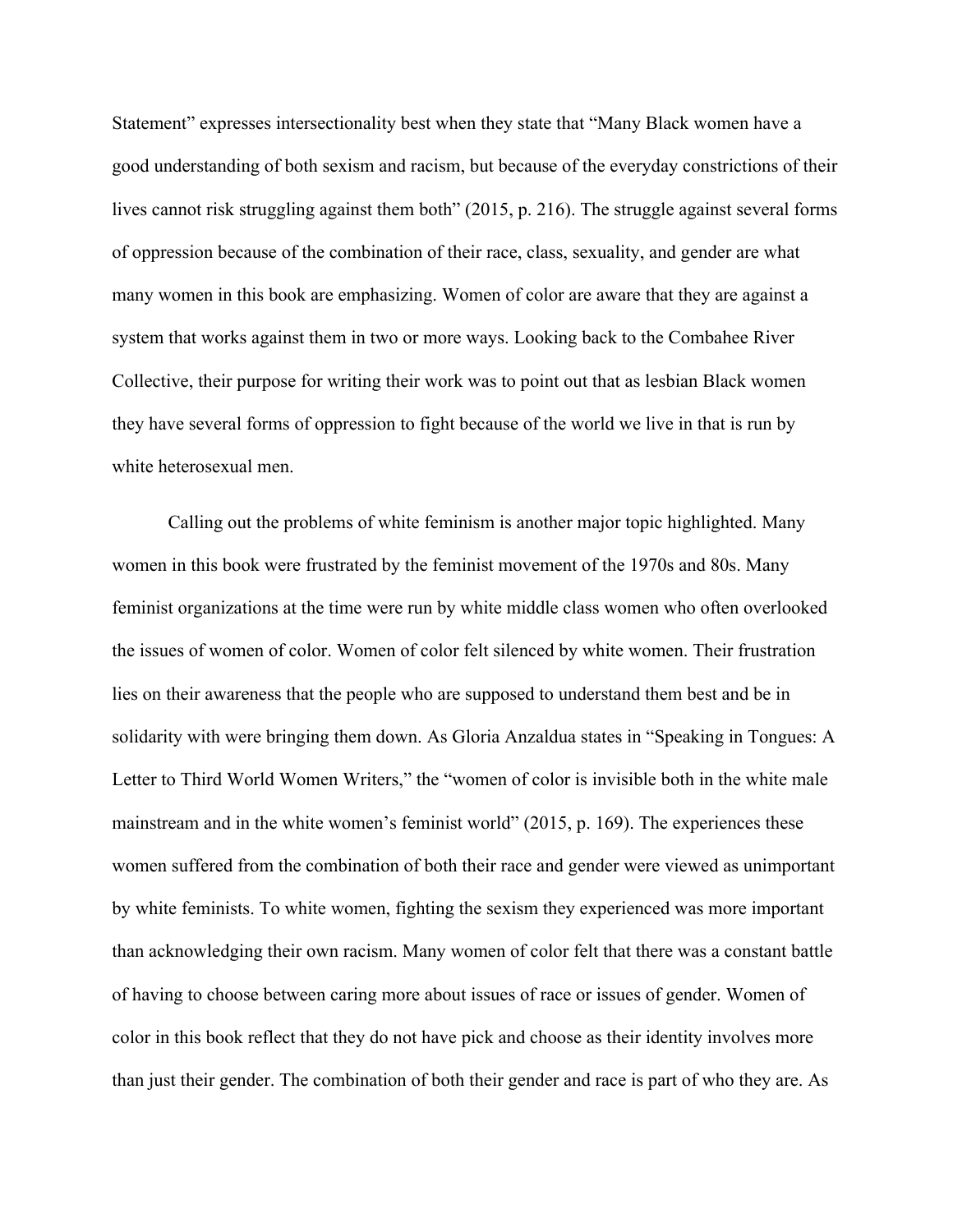Andrea Canaan states in her work called "Browness," "I must address the issues of own oppression and survival. When I separate them, isolate them, and ignore them, I separate, isolate, and ignore myself. I am a unit" (2015, p. 234). This topic connects to the reading in KOR titled "The Brown Girl's Guide to Labels by Mathangi Subramanian where she also discusses the issues of white feminism. The concept of women of color referring to feminism as a "white women's thing" comes from their experiences of having to pick and choose between caring more about gender issues or race issues. White feminism tends to push the idea that for a woman of color to be a feminist, they have to let go of their race issues. She states, "No matter where I looked, the message was clear: You could be Indian, and you could be a feminist, but you couldn't be both" (Subramanian, 2020, p. 36). Essentially, what women of color in this book are stressing is for white women to check their privilege and acknowledge their racism. Furthermore, they want them to truly understand that feminism is a "battle for economic, political, and social freedom and not a battle of sexes" (Moraga & Anzaldua, 2015, p. 237). The focus of feminism has to shift to address a whole range of oppressions women suffer. Women of color do not have the privilege of focusing their efforts on one issue alone as what white women having been doing in the feminist movement. Here, women of color want to raise consciousness about the realities of women of color. They are fed up about being written off and seen as nonexistent.

Not only do these women call out white women for their ignorance, they also call out themselves. They open to us the ways they express self-hatred and self-oppression to their own racial, sexual, and class communities as well as how they themselves and their communities oppress others. They describe how women of color can play the roles of both oppressor and oppressed. An example of this is by Rosario Morales in her work "We're All in the Same Boat" when she states her distrust and anger towards Puerto Rican activist women fighting for their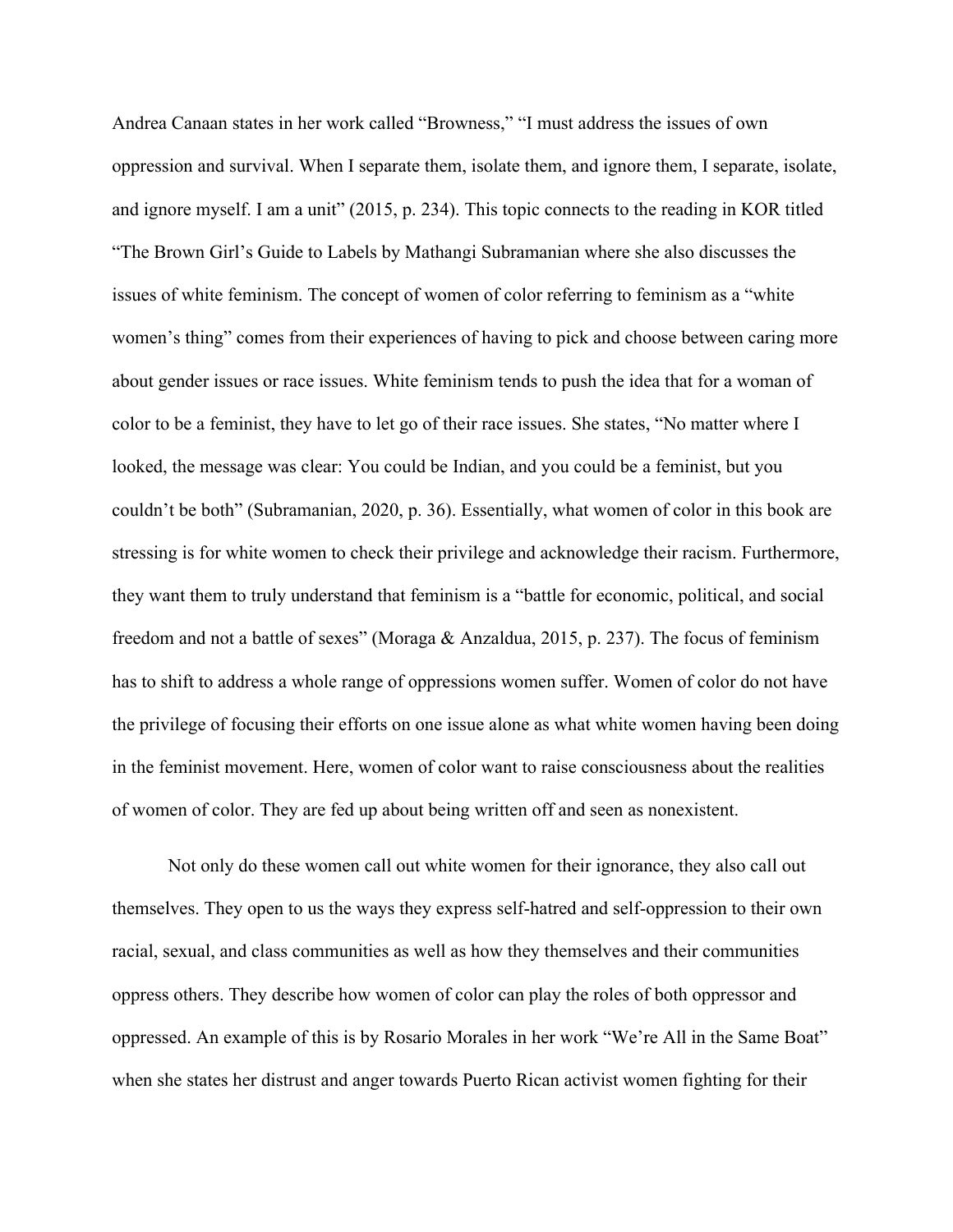nation's independence who display sexism and support for machoism. She states, "I desperately want Latina women in the feminist movement while I fear the entry of Hispanic & often Black women because I fear they will play an anti-feminist role" (Morales, 2015, p. 87). One of the problems that prevent social progress mentioned here is that there are women of color who tend to remain silent on the sexism that they suffer from. The other part of the problem is the act of remaining silent on the racial issues and class issues that they themselves also suffer from. Cherri Moraga states, "women of color and working-class women often shrink from challenging white middle-class women. It is easier to rank oppressions and set up a hierarchy, rather than take responsibility for changing our own lives. We have failed to demand that white women…be accountable for their racism" (2015, p. 28). By failing to take action they are giving in to a system that works against them in more than one way. One of the reasons as to why they may fail to take action can be explained by Allan G. Johnson's work "Patriarchy, The System: An It, Not A He, A Them, or An Us" in KOR when he mentions the concept of paths of least resistance. Paths of least resistance are when people take the easiest route that avoids any form of resistance. It involves going along. Additionally, it usually involves unconsciously making choices that give in to the system. In other words, paths of least resistance are when we do "what seems most comfortable to us, most familiar, and safest" (Johnson, 2020, p. 65). When we do something or fail to do something, that choice affects the consequences. So, women of color may not call out white women or even fellow men of color because they do not want to face greater resistance. Yet, by failing to take action they face consequences because of it and partake in selfoppression. Another example the book gives is by Mitsuye Yamanda in her work "Invisibility Is An Unnatural Disaster," where she expresses the way in which Asian American women play a part in self-oppression by failing to admit that they are oppressed. Additionally, one of the other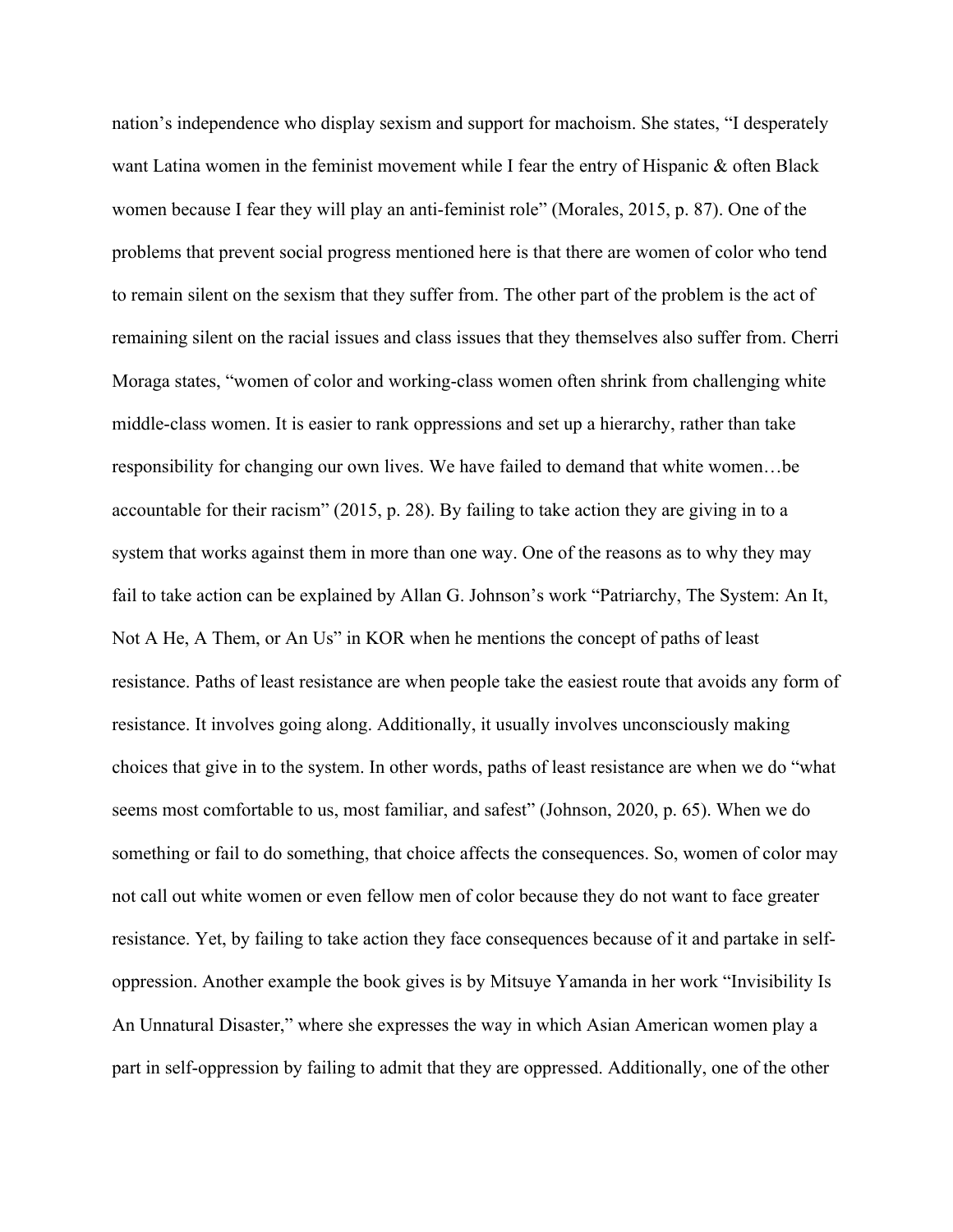reasons why self-oppression and self-hatred is ongoing is because the oppressor's ideologies is something that is taught, meaning those ideologies tend to be passed down by parents to children. That is what keeps that cycle flowing.

As previously mentioned, the women of color in this book also express the ways they oppress other women of color and even other men of color who have racial backgrounds different from their own. The purpose of calling themselves out is to emphasize the idea that in order to create true solidarity, they have to let go of their oppressing ways. As Moraga states, "…each of us in some way has been both oppressed and the oppressor. We are afraid to look at how we have failed each other. We are afraid to see how we have taken the values of our oppressor into our hearts and turned them against ourselves and one another" (2015, p. 27). There are women of color who has had the words of the oppressor ingrained in them. They then took those words and extracted it. One of the reasons why some tend to believe in the misconceptions they have of each other is because of how the media portrays people of color. From those misconceptions, they set up barriers against each other and view their differences as a way to separate themselves. According to Barbara Cameron in her work "Gee, You Don't Seem Like An Indian," "I've grown up with misconceptions about Blacks, Chicanos, and Asians. I'm still in the process of trying to eliminate my racist pictures of other people of color. I know most of my images of other races come from television, books, movies, newspapers, and magazines" (2015, p. 44). Furthermore, the media tends to emphasize the idea of white being better and is why many women in this book grew up believing that white was better than brown because that was what media told them. It is also why some of the women in this book, such as Nellie Wong and Gloria Anzaldua talk about the desire to be white. They saw how fairer skin was praised more, seen as more beautiful, and that being out in the sun for too long was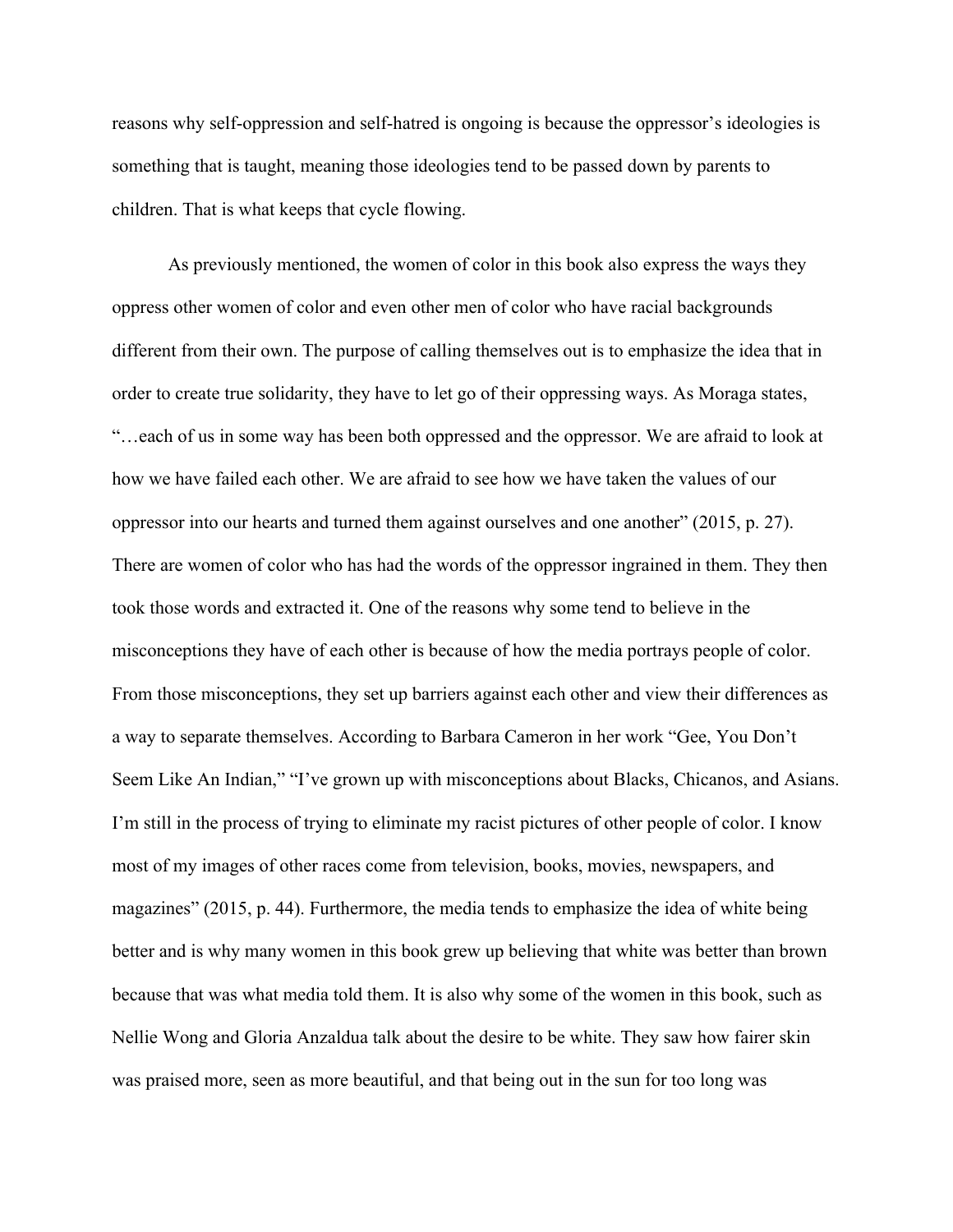discouraged. This idea connects to Daisy Hernandez's work "Even If I Kiss a Women" in KOR when she talks about how her family advised her to date "a gringo." She states being told that "A man with a college degree is best, but chose White over Black", to forget Caribbean men because "if they are not Black, their grandmothers might be," to forget Central Americans because "if they are not indios, their grandmothers might be," and to consider Argentineans because most are white (Hernandez, 2020, p. 153). In this example, we see how women of color view men of color of different racial backgrounds. These same racist ideas are practiced by women of color to other women of color and they use it a way to set up a rank system to separate themselves. That practice is what harms any progress in Feminism because they cannot create equality for all women by separating themselves and is why the women in this book call it out.

Stereotypes about women of color was another important topic highlighted. Women of color have certain expectations and ideas concerning their work life, domestic life, and how they should behave. For example, Mitsuye Yamada talks about how as an Asian American woman, she is not expected to call out racism. Due to stereotypes about Asian American women being docile and passive, people did not expect her to be angry about a racist remark she encountered. The thought that people can get away with saying racist remarks in front of Asian American women was prevalent and was why it was called "uncharacteristic of her" to call them out. Again, this particular idea and stereotype comes from what we see in American media. There are these characteristics that are pushed onto women of color that strips away the reality of who they are. Whitney Pow in her work, "That's Not Who I Am: Calling Out and Challenging Stereotypes of Asian Americans" agrees when she states, "The problem in my lived experience is that these few portrayals end up being what people expect of me, and other Asian/Americans, too, and they create a kind of cultural erasure. When people look at me, they except something that I am not..."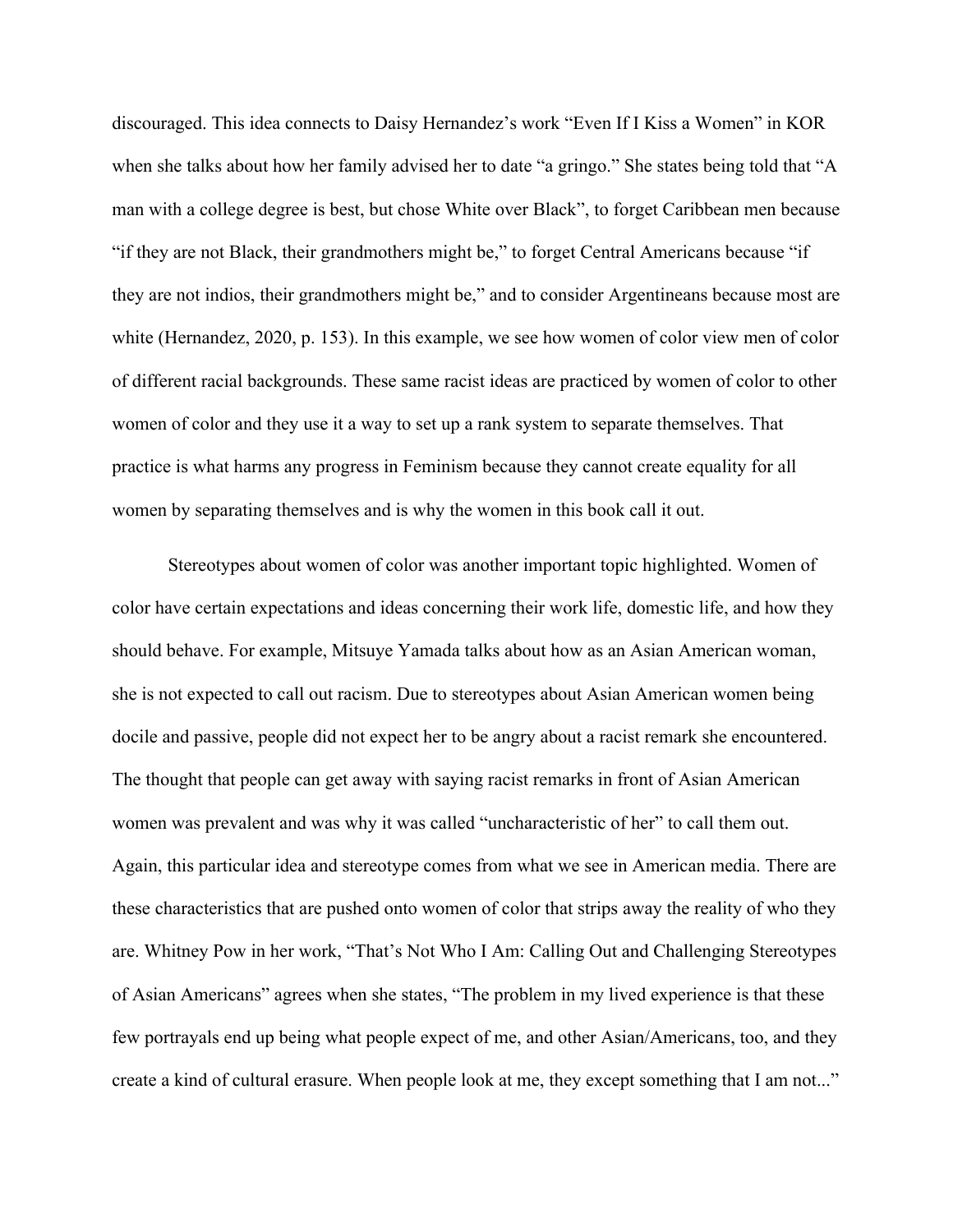(2020, p. 85). Then there are stereotypes concerning what the roles are between men and women of color. The belief that there are certain obligations and roles women of color have to stick to, one mainly of housekeeping and domestic work are prevalent in society. On top of that, any radical actions by women of color are viewed negatively as they are seen to be outside their perceived obligations. Norma Alarcon in her work "Chicana's Feminist Literature," really pinpoints at this idea of what the perceived role is for Mexican and Chicana women and what happens when women try to get outside that role. She states, "Consciously and unconsciously the Mexican/Chicano patriarchal perspective assigns the role of servitude to women…when the wife of would-be-wife, the mother or would-be-mother questions out loud and in print the complex "servitude/devotion/love," she will be quickly seen as false to her "obligation" and duty" (Alarcon, 2015, p. 185). Yet, the women in this book are encouraging other women to be radical and break away from these roles even if they are viewed negatively by their own communities. At the same time, these gender roles are still prevalent among Latinx communities to this day, but not only are these expectations placed on just on mothers and wives, but on daughters as well. This role of servitude is instilled on daughters where they too are expected to adhere to certain obligations of domestic work. The reading "Living the Third Shift: Latina Adolescent Street Vendors in Los Angeles" by Emir Estrada and Pierrette Hondagneu-Sotelo in KOR further explains this. They state, "Not only do these daughters of Latino immigrant workers attend to their schoolwork, they are saddled with significant household-work responsibilities – cleaning, cooking, laundering, and looking after younger siblings" (Estrada & Hondagneu-Sotelo, 2020, p. 326). Furthermore, in their study of observing Latina adolescents participating in street vending, they note that girls "were unhappy about the tasks they were assigned or expected to do simply because they were female" (Estrada, 2020, p. 333). Then there are men of color who also feel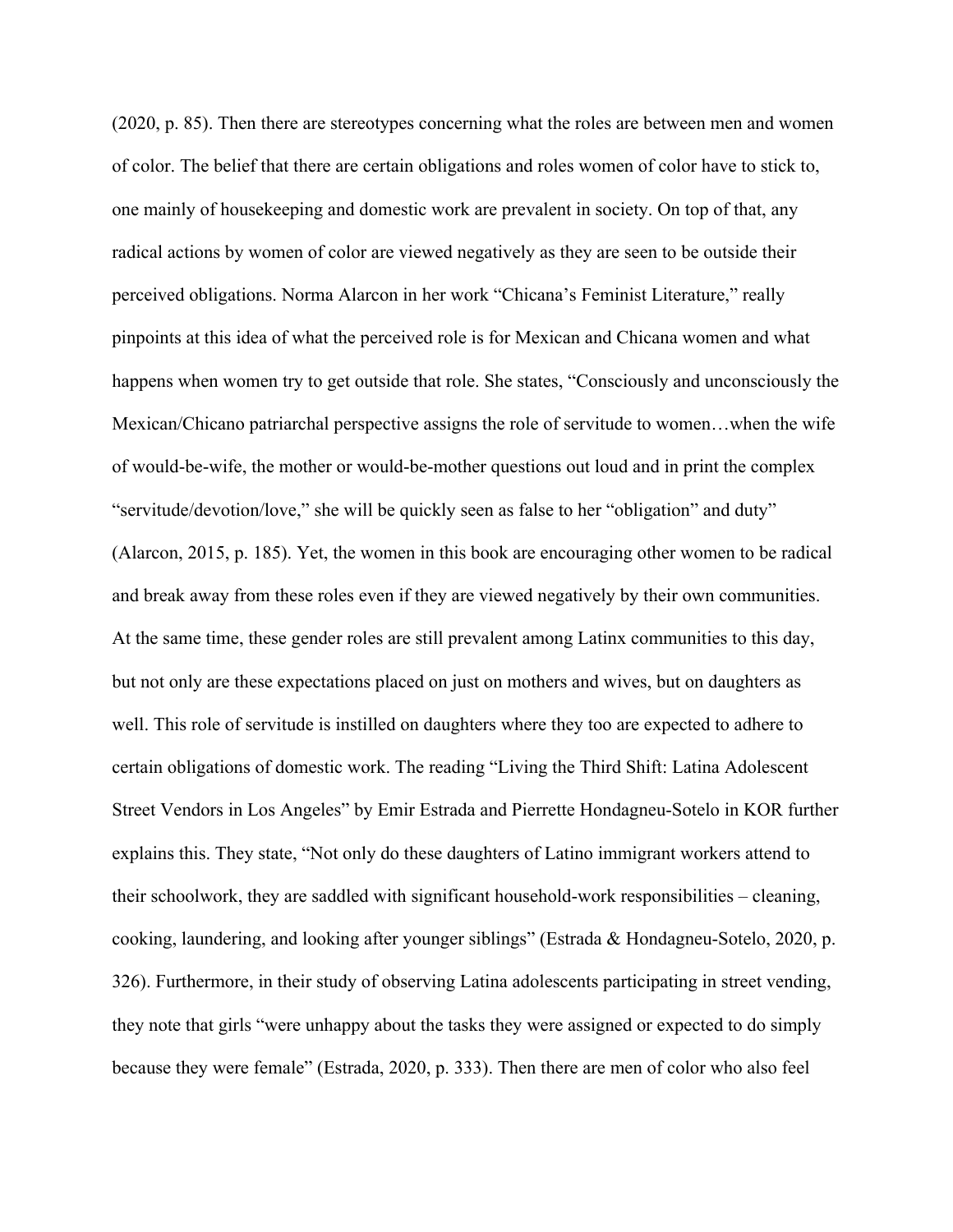like they are obligated to be masculine. According to Merle Woo in "Letter to Ma," "These men of color… have brought the white male definition of "masculinity:" men only should take on the leadership in the community because the qualities of "originality, daring, physical courage, and creativity" are "traditionally masculine" (2015, p. 143). Estrada and Hondagneu-Sotelo in KOR also talk about this when they state that men who try to do domestic work are demasculinized as it is not expected from them to partake in such activities.

To conclude, this book provides us with several ways in how and why the Feminist movement of their time has failed them. At the same time, they talk about their own failures and what they must do to bring about social progress where all women of color are included. It is a book that stresses the importance of intersectionality and why that needs to be looked at and observed. The experiences of women of color should not be forgotten. In the fight for equality for all women, the topics of self-oppression, of we oppress others, the stereotypes we have, and the roles we are placed in also needs to be addressed and fought as well. We really need to take a deep look at ourselves, observe how we participate in this system, and determine what we must do to bring change. The first addition of this book may have been released in 1981, but the topics highlighted are still prevalent in today's society.